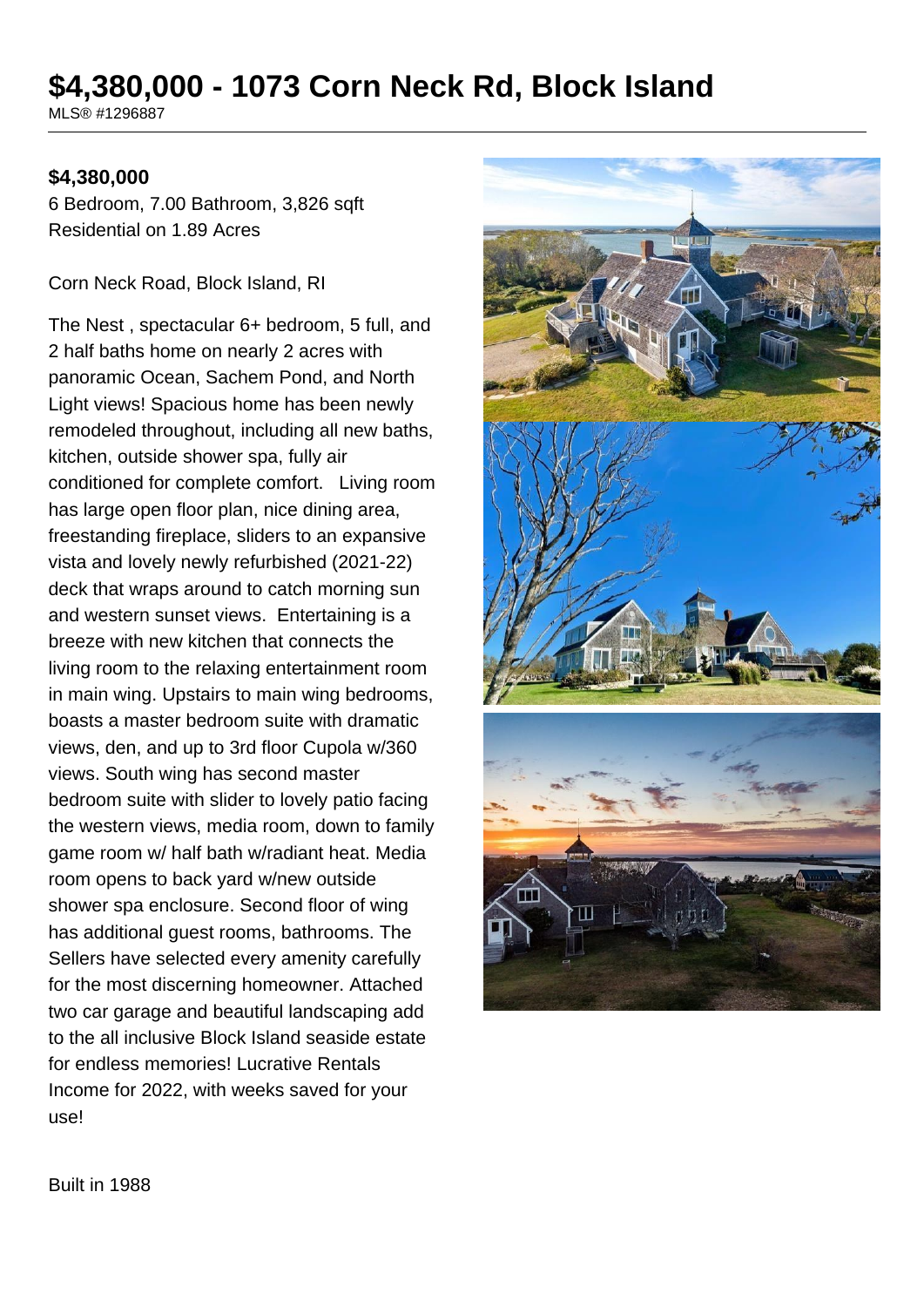## **Essential Information**

| $MLS@$ #              | 1296887                        |
|-----------------------|--------------------------------|
| Price                 | \$4,380,000                    |
| <b>Bedrooms</b>       | 6                              |
| Bathrooms             | 7.00                           |
| <b>Full Baths</b>     | 5                              |
| <b>Half Baths</b>     | 2                              |
| <b>Square Footage</b> | 3,826                          |
| <b>Square Footage</b> | 82176.00                       |
| Acres                 | 1.89                           |
| <b>Year Built</b>     | 1988                           |
| <b>Type</b>           | Residential                    |
| Sub-Type              | <b>Single Family Residence</b> |
| Style                 | Contemporary                   |
| Status                | Active                         |

# **Community Information**

| <b>Address</b> | 1073 Corn Neck Rd     |
|----------------|-----------------------|
| Subdivision    | <b>Corn Neck Road</b> |
| City           | <b>Block Island</b>   |
| County         | Washington            |
| <b>State</b>   | RI                    |
| Zip Code       | 02807                 |

### **Amenities**

| <b>Utilities</b>      | <b>Underground Utilities</b> |
|-----------------------|------------------------------|
| <b>Features</b>       | Private, Secluded            |
| <b>Parking Spaces</b> | 8                            |
| Parking               | Attached, Garage             |
| # of Garages          | 2                            |
| Garages               | Attached, Garage             |
| View                  | Saltwater, Water             |

### **Interior**

| <b>Interior</b>   | Ceramic Tile, Hardwood                                                                                            |
|-------------------|-------------------------------------------------------------------------------------------------------------------|
| Interior Features | Cathedral Ceiling(s), Tub Shower, Bathtub, Skylights, Wood Burning<br><b>Stove</b>                                |
| Appliances        | Dishwasher, Microwave, Oven, Range, Refrigerator, Range Hood,<br>Dryer, Oil Water Heater, Trash Compactor, Washer |